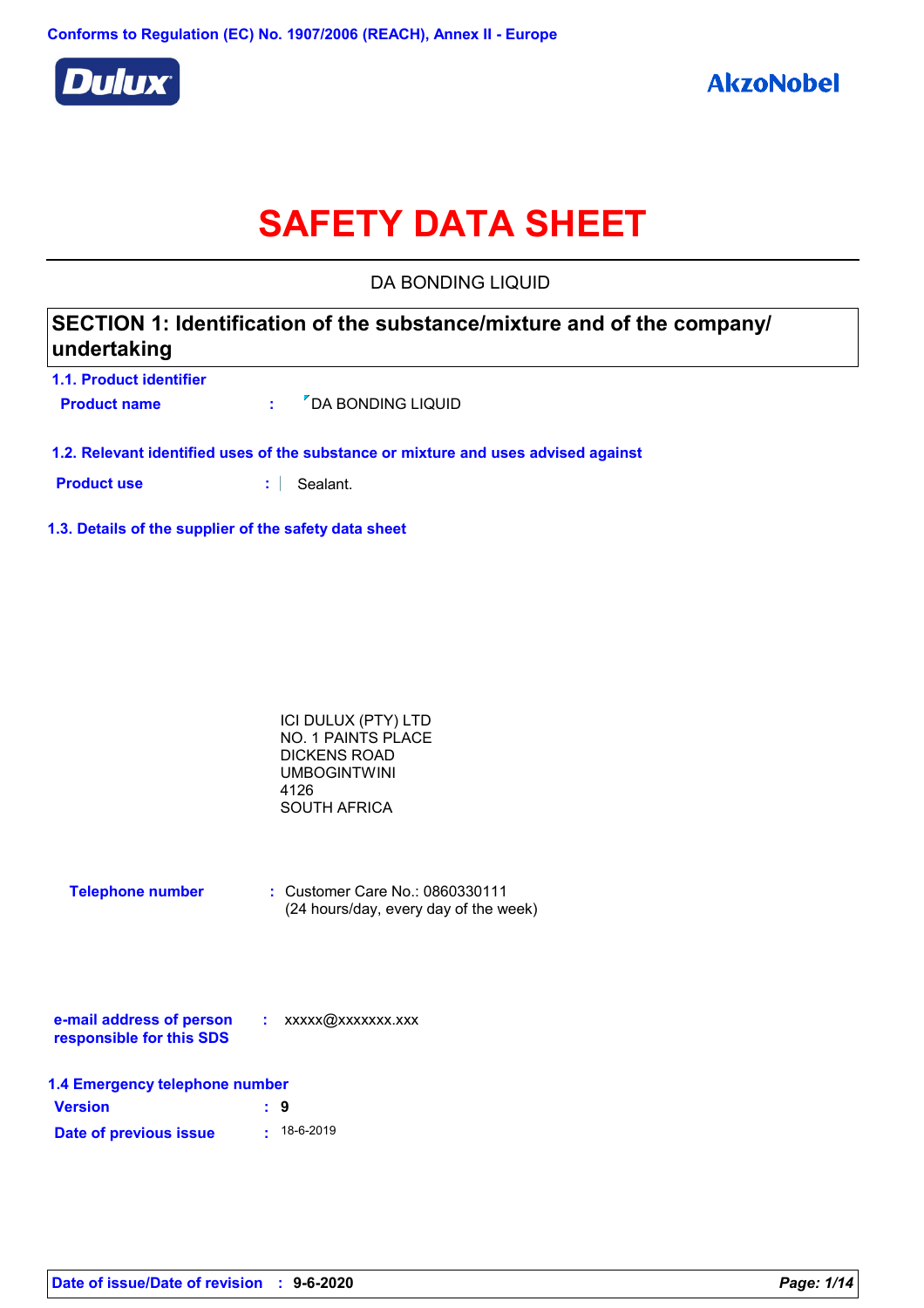# **SECTION 2: Hazards identification**

# **2.1 Classification of the substance or mixture**

#### **Product definition : Mixture**

#### **Classification according to Regulation (EC) No. 1272/2008 [CLP/GHS]**

Flam. Liq. 3, H226 STOT SE 3, H336 STOT RE 1, H372 Asp. Tox. 1, H304 Aquatic Chronic 2, H411

The product is classified as hazardous according to Regulation (EC) 1272/2008 as amended.

| <b>Ingredients of unknown</b><br><b>toxicity</b> | $: 0\%$ |
|--------------------------------------------------|---------|
| <b>Ingredients of unknown</b><br>ecotoxicity     | $: 0\%$ |

See Section 11 for more detailed information on health effects and symptoms. See Section 16 for the full text of the H statements declared above.

| <b>Hazard pictograms</b>                                                                                                                                        |                                                                                                                                                                                                                                                                                   |
|-----------------------------------------------------------------------------------------------------------------------------------------------------------------|-----------------------------------------------------------------------------------------------------------------------------------------------------------------------------------------------------------------------------------------------------------------------------------|
| <b>Signal word</b>                                                                                                                                              | : Danger                                                                                                                                                                                                                                                                          |
| <b>Hazard statements</b>                                                                                                                                        | : H226 - Flammable liquid and vapour.<br>H304 - May be fatal if swallowed and enters airways.<br>H336 - May cause drowsiness or dizziness.<br>H372 - Causes damage to organs through prolonged or repeated exposure.<br>H411 - Toxic to aquatic life with long lasting effects.   |
| <b>Precautionary statements</b>                                                                                                                                 |                                                                                                                                                                                                                                                                                   |
| <b>General</b>                                                                                                                                                  | : P102 - Keep out of reach of children.<br>P101 - If medical advice is needed, have product container or label at hand.                                                                                                                                                           |
| <b>Prevention</b>                                                                                                                                               | : P210 - Keep away from heat, hot surfaces, sparks, open flames and other ignition<br>sources. No smoking.<br>P233 - Keep container tightly closed.<br>P260 - Do not breathe vapour.                                                                                              |
| <b>Response</b>                                                                                                                                                 | : P304 + P340 - IF INHALED: Remove person to fresh air and keep comfortable for<br>breathing.<br>P301 + P310 + P331 - IF SWALLOWED: Immediately call a POISON CENTER or<br>doctor. Do NOT induce vomiting.<br>P312 - Call a POISON CENTER or doctor/physician if you feel unwell. |
| <b>Storage</b>                                                                                                                                                  | $:$ P235 - Keep cool.                                                                                                                                                                                                                                                             |
| <b>Disposal</b>                                                                                                                                                 | : P501 - Dispose of contents and container in accordance with all local, regional,<br>national or international regulations.                                                                                                                                                      |
| <b>Hazardous ingredients</b>                                                                                                                                    | Maphtha (petroleum), hydrodesulfurized heavy<br>Solvent naphtha (petroleum), medium aliph.                                                                                                                                                                                        |
| <b>Supplemental label</b><br>elements                                                                                                                           | : Not applicable.                                                                                                                                                                                                                                                                 |
| <b>Annex XVII - Restrictions</b><br>on the manufacture,<br>placing on the market and<br>use of certain dangerous<br>substances, mixtures and<br><b>articles</b> | : Not applicable.                                                                                                                                                                                                                                                                 |
| <b>Special packaging requirements</b>                                                                                                                           |                                                                                                                                                                                                                                                                                   |
| <b>Containers to be fitted</b><br>with child-resistant<br>fastenings                                                                                            | : Yes, applicable.                                                                                                                                                                                                                                                                |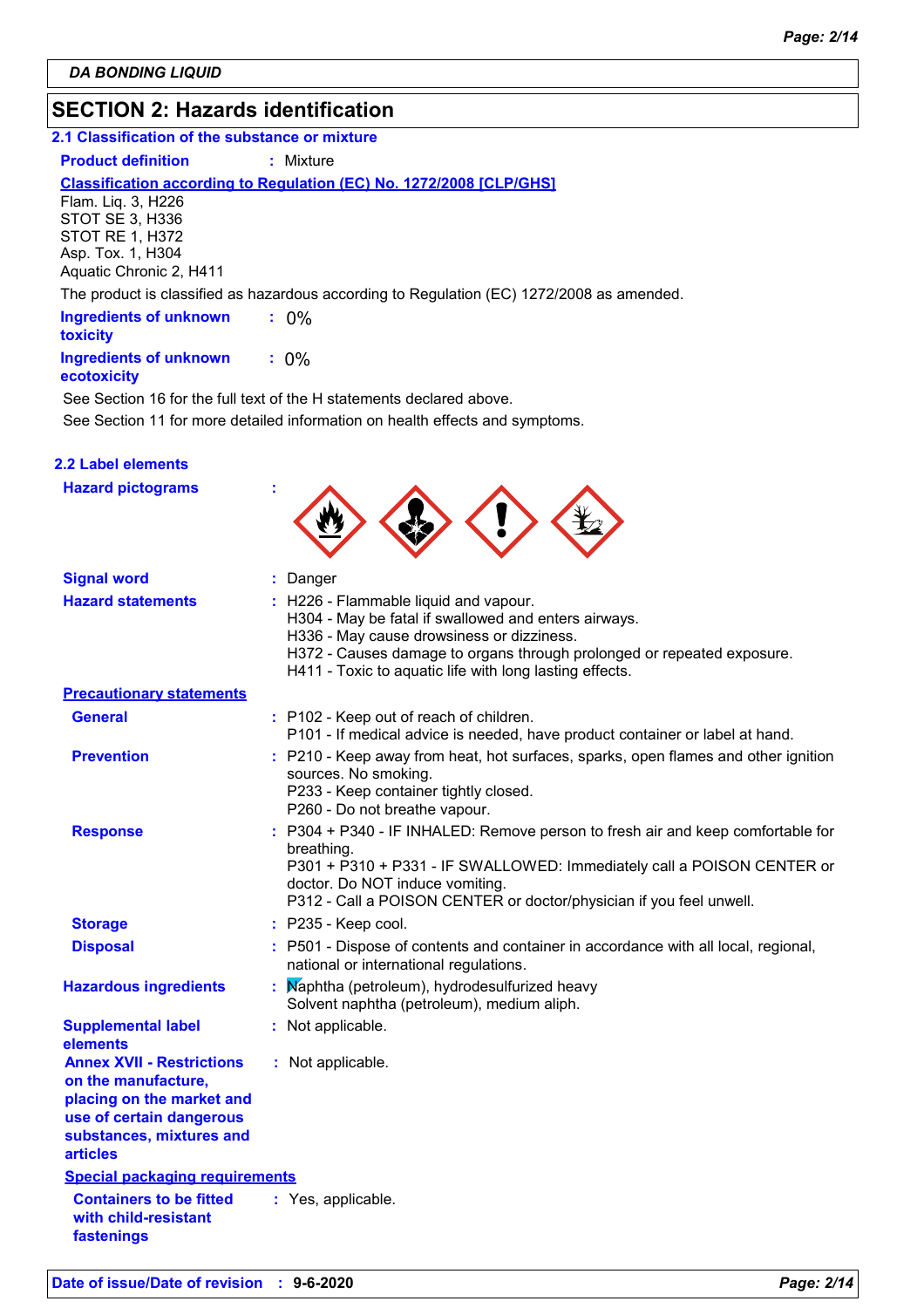# **SECTION 2: Hazards identification**

**Tactile warning of danger :** Yes, applicable.

#### **2.3 Other hazards**

**Other hazards which do : not result in classification** : None known.

# **SECTION 3: Composition/information on ingredients**

| <b>3.2 Mixtures</b>                                           | ٠<br>Mixture                                               |               |                                                                                                                                                                                                          |             |
|---------------------------------------------------------------|------------------------------------------------------------|---------------|----------------------------------------------------------------------------------------------------------------------------------------------------------------------------------------------------------|-------------|
| <b>Product/ingredient name</b>                                | <b>Identifiers</b>                                         | $\frac{9}{6}$ | <b>Regulation (EC) No.</b><br>1272/2008 [CLP]                                                                                                                                                            | <b>Type</b> |
| Maphtha (petroleum),<br>hydrodesulfurized heavy               | EC: 265-185-4<br>CAS: 64742-82-1                           | l≥50 - ≤75    | Flam. Liq. 3, H226<br>STOT SE 3, H336<br>STOT RE 2, H373 (respiratory system)<br>Asp. Tox. 1, H304<br>Aquatic Chronic 2, H411                                                                            | $[1]$       |
| Solvent naphtha (petroleum),<br>medium aliph.                 | EC: 265-191-7<br>CAS: 64742-88-7<br>Index:<br>649-405-00-X | l≥10 - ≤20    | STOT RE 1, H372 (central nervous system  [1]<br>(CNS)<br>Asp. Tox. 1, H304                                                                                                                               |             |
| Reaction Mass of<br>Ethylbenzene and M-Xylene<br>and P-Xylene | REACH #:<br>01-2119488216-32                               | $ $ < 10      | Flam. Liq. 3, H226<br>Acute Tox. 4, H312<br>Acute Tox. 4, H332<br>Skin Irrit. 2, H315<br>Eye Irrit. 2, H319<br><b>STOT SE 3, H335</b><br>STOT RE 2, H373<br>Asp. Tox. 1, H304<br>Aquatic Chronic 3, H412 | $[1]$       |
| Solvent naphtha (petroleum),<br>heavy arom.                   | EC: 265-198-5<br>CAS: 64742-94-5<br>Index:<br>649-424-00-3 | ≤5            | <b>STOT SE 3, H335</b><br>Asp. Tox. 1, H304<br>Aquatic Chronic 2, H411<br><b>EUH066</b>                                                                                                                  | $[1]$       |
| mesitylene                                                    | EC: 203-604-4<br>CAS: 108-67-8<br>Index:<br>601-025-00-5   | ∣≤0,3         | Flam. Liq. 3, H226<br><b>STOT SE 3, H335</b><br>Aquatic Chronic 2, H411<br>See Section 16 for<br>the full text of the H<br>statements declared<br>above.                                                 | [1] [2]     |

There are no additional ingredients present which, within the current knowledge of the supplier and in the

concentrations applicable, are classified as hazardous to health or the environment, are PBTs, vPvBs or Substances of equivalent concern, or have been assigned a workplace exposure limit and hence require reporting in this section.

## **Type**

[1] Substance classified with a health or environmental hazard

[2] Substance with a workplace exposure limit

[3] Substance meets the criteria for PBT according to Regulation (EC) No. 1907/2006, Annex XIII

[4] Substance meets the criteria for vPvB according to Regulation (EC) No. 1907/2006, Annex XIII

[5] Substance of equivalent concern

[6] Additional disclosure due to company policy

Occupational exposure limits, if available, are listed in Section 8.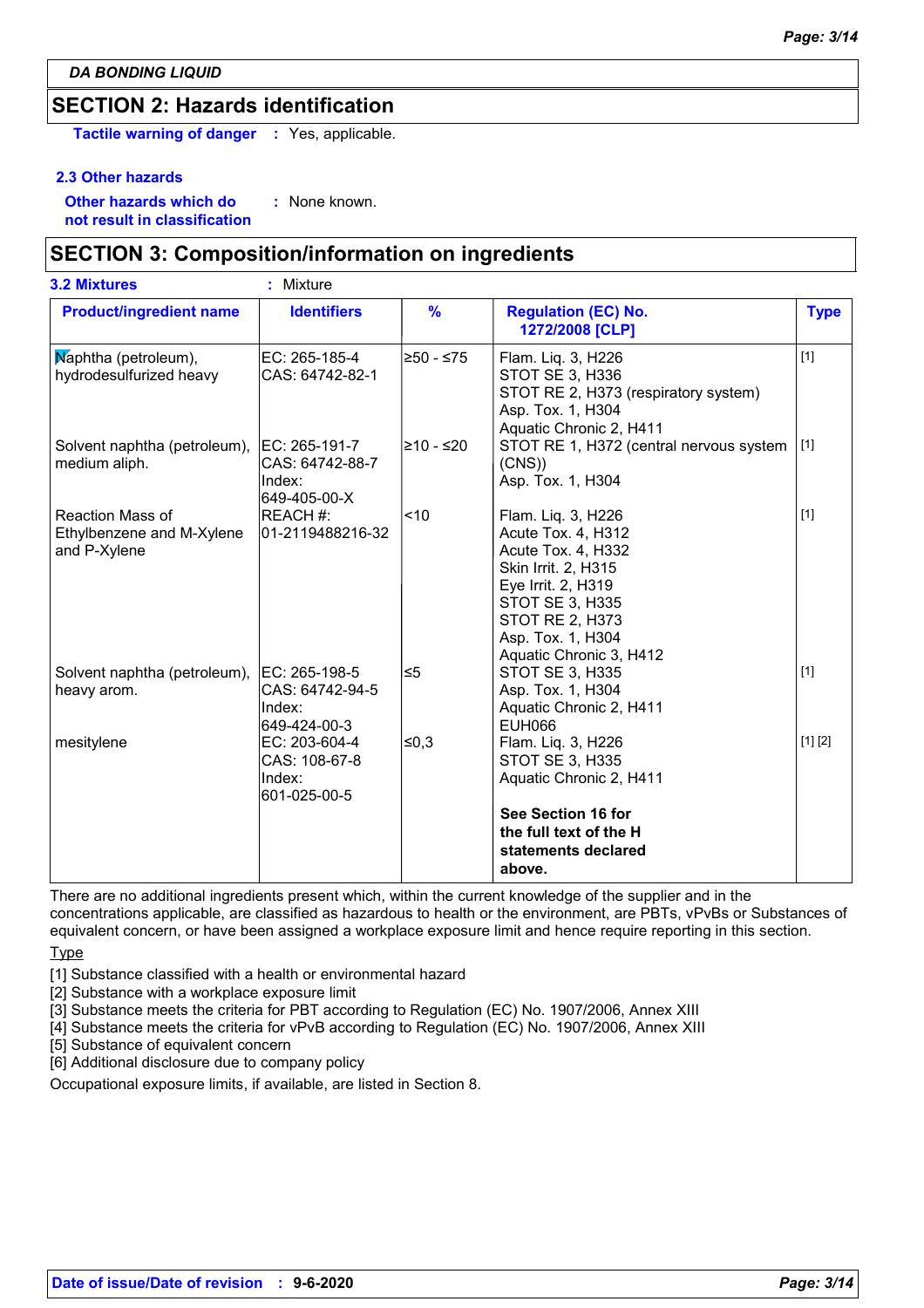# **SECTION 4: First aid measures**

| 4.1 Description of first aid measures |                                                                                                                                                                                                                                                                                                                         |
|---------------------------------------|-------------------------------------------------------------------------------------------------------------------------------------------------------------------------------------------------------------------------------------------------------------------------------------------------------------------------|
| <b>General</b>                        | : In all cases of doubt, or when symptoms persist, seek medical attention. Never give<br>anything by mouth to an unconscious person. If unconscious, place in recovery<br>position and seek medical advice.                                                                                                             |
| <b>Eye contact</b>                    | : Remove contact lenses, irrigate copiously with clean, fresh water, holding the<br>eyelids apart for at least 10 minutes and seek immediate medical advice.                                                                                                                                                            |
| <b>Inhalation</b>                     | : Remove to fresh air. Keep person warm and at rest. If not breathing, if breathing is<br>irregular or if respiratory arrest occurs, provide artificial respiration or oxygen by<br>trained personnel.                                                                                                                  |
| <b>Skin contact</b>                   | : Remove contaminated clothing and shoes. Wash skin thoroughly with soap and<br>water or use recognised skin cleanser. Do NOT use solvents or thinners.                                                                                                                                                                 |
| <b>Ingestion</b>                      | : If swallowed, seek medical advice immediately and show the container or label.<br>Keep person warm and at rest. Do NOT induce vomiting.                                                                                                                                                                               |
| <b>Protection of first-aiders</b>     | : No action shall be taken involving any personal risk or without suitable training. If it<br>is suspected that fumes are still present, the rescuer should wear an appropriate<br>mask or self-contained breathing apparatus. It may be dangerous to the person<br>providing aid to give mouth-to-mouth resuscitation. |

### **4.2 Most important symptoms and effects, both acute and delayed**

There are no data available on the mixture itself. The mixture has been assessed following the conventional method of the CLP Regulation (EC) No 1272/2008 and is classified for toxicological properties accordingly. See Sections 2 and 3 for details.

Exposure to component solvent vapour concentrations in excess of the stated occupational exposure limit may result in adverse health effects such as mucous membrane and respiratory system irritation and adverse effects on the kidneys, liver and central nervous system. Symptoms and signs include headache, dizziness, fatigue, muscular weakness, drowsiness and, in extreme cases, loss of consciousness.

Solvents may cause some of the above effects by absorption through the skin. Repeated or prolonged contact with the mixture may cause removal of natural fat from the skin, resulting in non-allergic contact dermatitis and absorption through the skin.

If splashed in the eyes, the liquid may cause irritation and reversible damage.

Ingestion may cause nausea, diarrhea and vomiting.

This takes into account, where known, delayed and immediate effects and also chronic effects of components from short-term and long-term exposure by oral, inhalation and dermal routes of exposure and eye contact.

### **4.3 Indication of any immediate medical attention and special treatment needed**

| <b>Notes to physician</b>  | Treat symptomatically. Contact poison treatment specialist immediately if large<br>quantities have been ingested or inhaled. |
|----------------------------|------------------------------------------------------------------------------------------------------------------------------|
| <b>Specific treatments</b> | No specific treatment.                                                                                                       |

See toxicological information (Section 11)

# **SECTION 5: Firefighting measures**

| 5.1 Extinguishing media                |                                                                      |
|----------------------------------------|----------------------------------------------------------------------|
| <b>Suitable extinguishing</b><br>media | : Recommended: alcohol-resistant foam, $CO2$ , powders, water spray. |
| Unsuitable extinguishing<br>media      | : Do not use water jet.                                              |

#### **5.2 Special hazards arising from the substance or mixture**

| <b>Hazards from the</b><br>substance or mixture | : Fire will produce dense black smoke. Exposure to decomposition products may<br>cause a health hazard.                    |
|-------------------------------------------------|----------------------------------------------------------------------------------------------------------------------------|
| <b>Hazardous combustion</b><br><b>products</b>  | Decomposition products may include the following materials: carbon monoxide,<br>carbon dioxide, smoke, oxides of nitrogen. |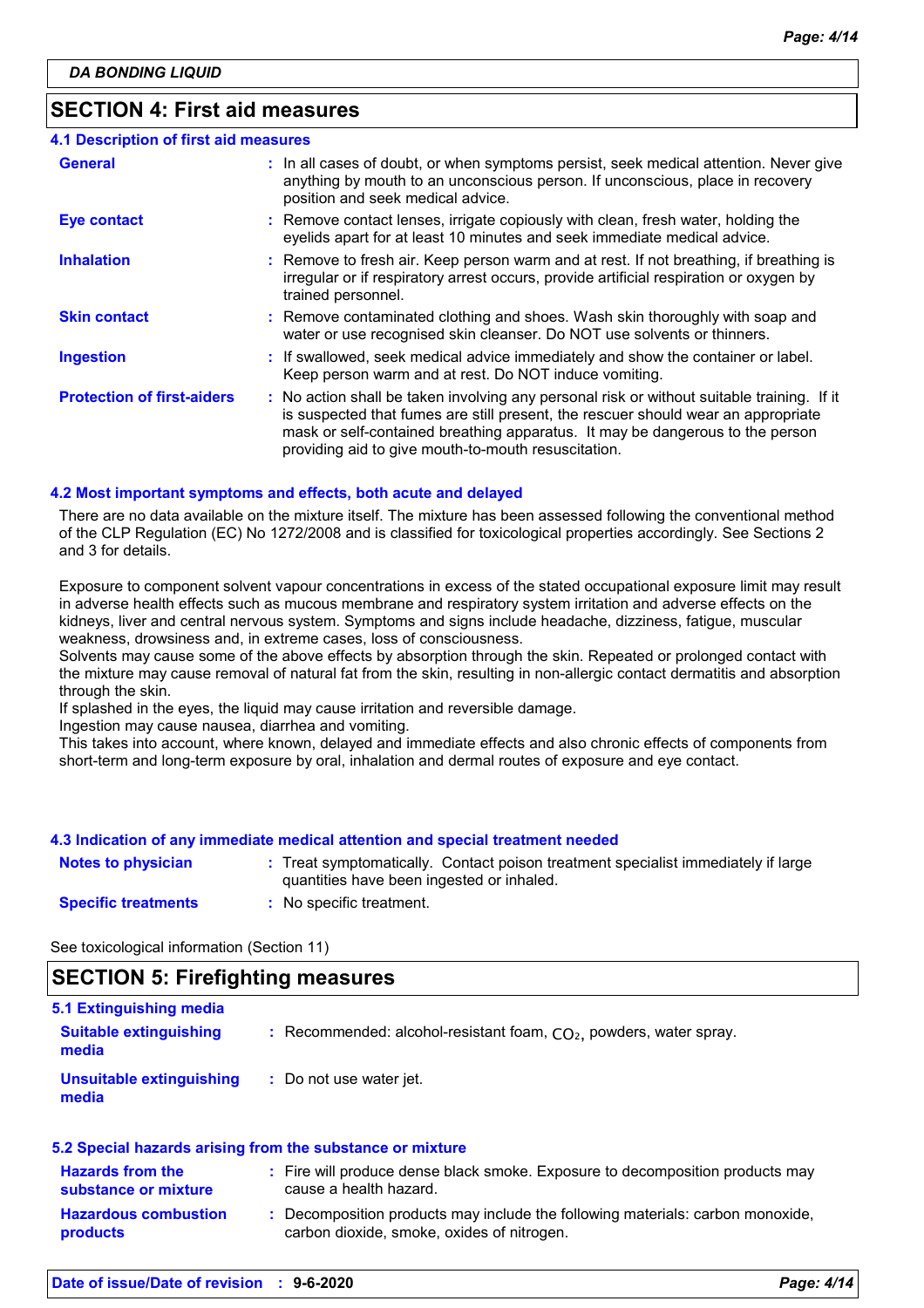# **SECTION 5: Firefighting measures**

| 5.3 Advice for firefighters                              |                                                                                                                    |
|----------------------------------------------------------|--------------------------------------------------------------------------------------------------------------------|
| <b>Special protective actions</b><br>for fire-fighters   | : Cool closed containers exposed to fire with water. Do not release runoff from fire to<br>drains or watercourses. |
| <b>Special protective</b><br>equipment for fire-fighters | : Appropriate breathing apparatus may be required.                                                                 |

# **SECTION 6: Accidental release measures**

|                                                                | 6.1 Personal precautions, protective equipment and emergency procedures                                                                                                                                                                                                            |
|----------------------------------------------------------------|------------------------------------------------------------------------------------------------------------------------------------------------------------------------------------------------------------------------------------------------------------------------------------|
| For non-emergency<br>personnel                                 | : Exclude sources of ignition and ventilate the area. Avoid breathing vapour or mist.<br>Refer to protective measures listed in sections 7 and 8.                                                                                                                                  |
| For emergency responders                                       | : If specialised clothing is required to deal with the spillage, take note of any<br>information in Section 8 on suitable and unsuitable materials. See also the<br>information in "For non-emergency personnel".                                                                  |
| <b>6.2 Environmental</b><br>precautions                        | : Do not allow to enter drains or watercourses. If the product contaminates lakes,<br>rivers, or sewers, inform the appropriate authorities in accordance with local<br>regulations.                                                                                               |
| 6.3 Methods and material<br>for containment and<br>cleaning up | : Contain and collect spillage with non-combustible, absorbent material e.g. sand,<br>earth, vermiculite or diatomaceous earth and place in container for disposal<br>according to local regulations (see Section 13). Preferably clean with a detergent.<br>Avoid using solvents. |
| 6.4 Reference to other<br><b>sections</b>                      | : See Section 1 for emergency contact information.<br>See Section 8 for information on appropriate personal protective equipment.<br>See Section 13 for additional waste treatment information.                                                                                    |

# **SECTION 7: Handling and storage**

The information in this section contains generic advice and guidance. The list of Identified Uses in Section 1 should be consulted for any available use-specific information provided in the Exposure Scenario(s).

| <b>7.1 Precautions for safe</b><br>handling | : Prevent the creation of flammable or explosive concentrations of vapours in air and<br>avoid vapour concentrations higher than the occupational exposure limits.<br>In addition, the product should only be used in areas from which all naked lights and<br>other sources of ignition have been excluded. Electrical equipment should be<br>protected to the appropriate standard.<br>Mixture may charge electrostatically: always use earthing leads when transferring<br>from one container to another.<br>Operators should wear antistatic footwear and clothing and floors should be of the<br>conducting type.<br>Keep away from heat, sparks and flame. No sparking tools should be used.<br>Avoid contact with skin and eyes. Avoid the inhalation of dust, particulates, spray or<br>mist arising from the application of this mixture. Avoid inhalation of dust from<br>sanding.<br>Eating, drinking and smoking should be prohibited in areas where this material is<br>handled, stored and processed.<br>Put on appropriate personal protective equipment (see Section 8).<br>Never use pressure to empty. Container is not a pressure vessel.<br>Always keep in containers made from the same material as the original one.<br>Comply with the health and safety at work laws.<br>Do not allow to enter drains or watercourses.<br>Information on fire and explosion protection<br>Vapours are heavier than air and may spread along floors. Vapours may form<br>explosive mixtures with air. |
|---------------------------------------------|--------------------------------------------------------------------------------------------------------------------------------------------------------------------------------------------------------------------------------------------------------------------------------------------------------------------------------------------------------------------------------------------------------------------------------------------------------------------------------------------------------------------------------------------------------------------------------------------------------------------------------------------------------------------------------------------------------------------------------------------------------------------------------------------------------------------------------------------------------------------------------------------------------------------------------------------------------------------------------------------------------------------------------------------------------------------------------------------------------------------------------------------------------------------------------------------------------------------------------------------------------------------------------------------------------------------------------------------------------------------------------------------------------------------------------------------------------------------------------------------------------------|
|---------------------------------------------|--------------------------------------------------------------------------------------------------------------------------------------------------------------------------------------------------------------------------------------------------------------------------------------------------------------------------------------------------------------------------------------------------------------------------------------------------------------------------------------------------------------------------------------------------------------------------------------------------------------------------------------------------------------------------------------------------------------------------------------------------------------------------------------------------------------------------------------------------------------------------------------------------------------------------------------------------------------------------------------------------------------------------------------------------------------------------------------------------------------------------------------------------------------------------------------------------------------------------------------------------------------------------------------------------------------------------------------------------------------------------------------------------------------------------------------------------------------------------------------------------------------|

### **7.2 Conditions for safe storage, including any incompatibilities**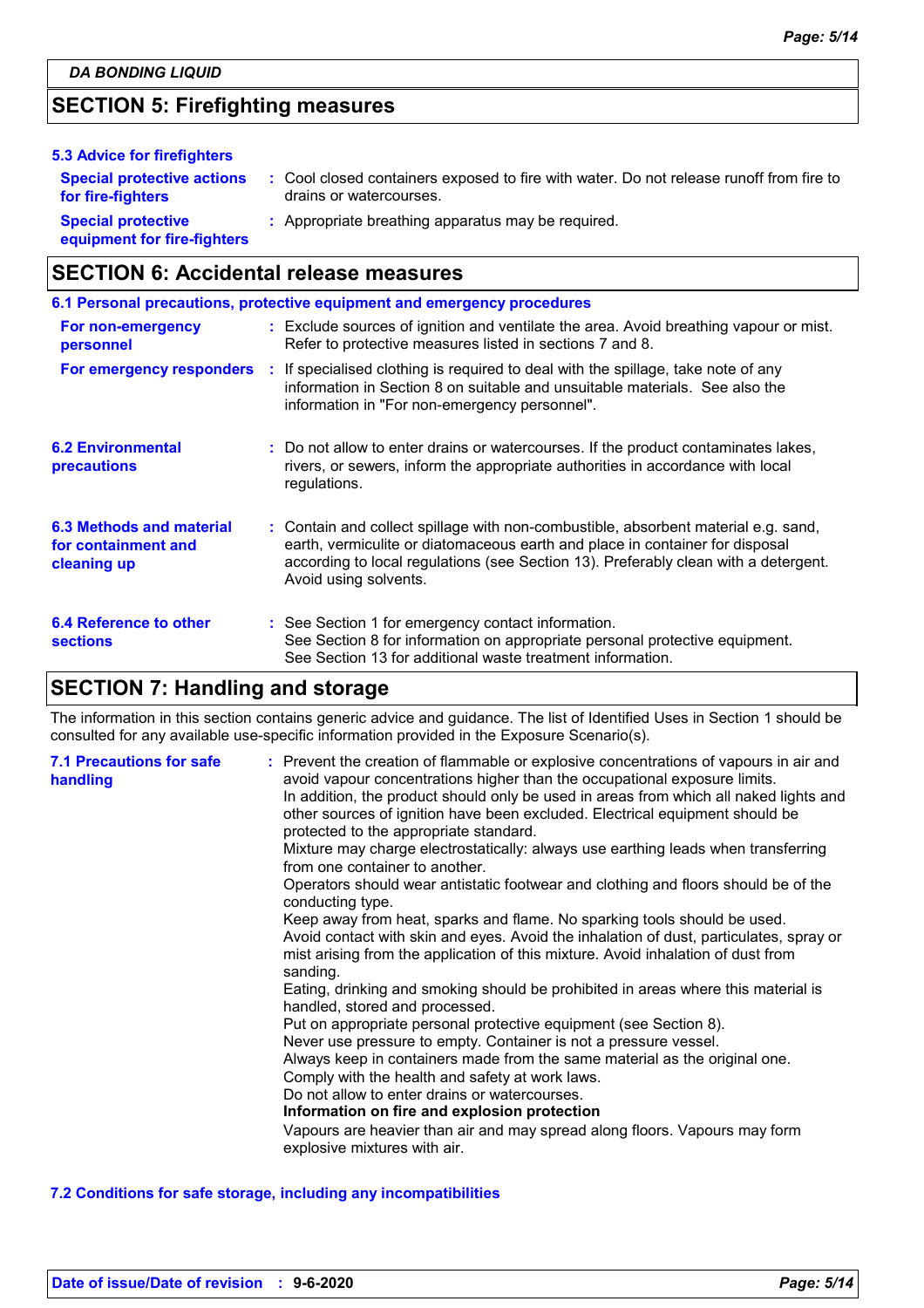# **SECTION 7: Handling and storage**

Store in accordance with local regulations.

#### **Notes on joint storage**

Keep away from: oxidising agents, strong alkalis, strong acids.

#### **Additional information on storage conditions**

Observe label precautions. Store in a dry, cool and well-ventilated area. Keep away from heat and direct sunlight. Keep away from sources of ignition. No smoking. Prevent unauthorised access. Containers that have been opened must be carefully resealed and kept upright to prevent leakage.

## **7.3 Specific end use(s)**

**Recommendations : Industrial sector specific : solutions** : Not available. : Not available.

# **SECTION 8: Exposure controls/personal protection**

The information in this section contains generic advice and guidance. Information is provided based on typical anticipated uses of the product. Additional measures might be required for bulk handling or other uses that could significantly increase worker exposure or environmental releases.

### **8.1 Control parameters**

#### **Occupational exposure limits**

| <b>Product/ingredient name</b>              |           | <b>Exposure limit values</b>                                                                                                                                                                                                                                                                                                                                                                                                                                                                                                                                                                                                                                                                                                                                                                                                                                                                                                                                                                                        |  |  |  |  |
|---------------------------------------------|-----------|---------------------------------------------------------------------------------------------------------------------------------------------------------------------------------------------------------------------------------------------------------------------------------------------------------------------------------------------------------------------------------------------------------------------------------------------------------------------------------------------------------------------------------------------------------------------------------------------------------------------------------------------------------------------------------------------------------------------------------------------------------------------------------------------------------------------------------------------------------------------------------------------------------------------------------------------------------------------------------------------------------------------|--|--|--|--|
| mesitylene                                  |           | EU OEL (Europe, 2/2017). Notes: list of indicative occupational<br>exposure limit values<br>TWA: 20 ppm 8 hours.<br>TWA: 100 mg/m <sup>3</sup> 8 hours.                                                                                                                                                                                                                                                                                                                                                                                                                                                                                                                                                                                                                                                                                                                                                                                                                                                             |  |  |  |  |
| <b>Recommended monitoring</b><br>procedures | required. | If this product contains ingredients with exposure limits, personal, workplace<br>atmosphere or biological monitoring may be required to determine the effectiveness<br>of the ventilation or other control measures and/or the necessity to use respiratory<br>protective equipment. Reference should be made to monitoring standards, such as<br>the following: European Standard EN 689 (Workplace atmospheres - Guidance for<br>the assessment of exposure by inhalation to chemical agents for comparison with<br>limit values and measurement strategy) European Standard EN 14042 (Workplace<br>atmospheres - Guide for the application and use of procedures for the assessment<br>of exposure to chemical and biological agents) European Standard EN 482<br>(Workplace atmospheres - General requirements for the performance of procedures<br>for the measurement of chemical agents) Reference to national guidance<br>documents for methods for the determination of hazardous substances will also be |  |  |  |  |
| <b>DNELS/DMELS</b>                          |           |                                                                                                                                                                                                                                                                                                                                                                                                                                                                                                                                                                                                                                                                                                                                                                                                                                                                                                                                                                                                                     |  |  |  |  |
| No DNELs/DMELs available.                   |           |                                                                                                                                                                                                                                                                                                                                                                                                                                                                                                                                                                                                                                                                                                                                                                                                                                                                                                                                                                                                                     |  |  |  |  |
| <b>PNECs</b><br>No PNECs available          |           |                                                                                                                                                                                                                                                                                                                                                                                                                                                                                                                                                                                                                                                                                                                                                                                                                                                                                                                                                                                                                     |  |  |  |  |
| <b>8.2 Exposure controls</b>                |           |                                                                                                                                                                                                                                                                                                                                                                                                                                                                                                                                                                                                                                                                                                                                                                                                                                                                                                                                                                                                                     |  |  |  |  |
| <b>Appropriate engineering</b><br>controls  |           | : Provide adequate ventilation. Where reasonably practicable, this should be<br>achieved by the use of local exhaust ventilation and good general extraction. If<br>these are not sufficient to maintain concentrations of particulates and solvent<br>vapours below the OEL, suitable respiratory protection must be worn.                                                                                                                                                                                                                                                                                                                                                                                                                                                                                                                                                                                                                                                                                         |  |  |  |  |
| <b>Individual protection measures</b>       |           |                                                                                                                                                                                                                                                                                                                                                                                                                                                                                                                                                                                                                                                                                                                                                                                                                                                                                                                                                                                                                     |  |  |  |  |
| <b>Hygiene measures</b>                     |           | : Wash hands, forearms and face thoroughly after handling chemical products, before<br>eating, smoking and using the lavatory and at the end of the working period.<br>Appropriate techniques should be used to remove potentially contaminated clothing.<br>Wash contaminated clothing before reusing. Ensure that eyewash stations and<br>safety showers are close to the workstation location.                                                                                                                                                                                                                                                                                                                                                                                                                                                                                                                                                                                                                   |  |  |  |  |
| <b>Eye/face protection</b>                  |           | : Use safety eyewear designed to protect against splash of liquids.                                                                                                                                                                                                                                                                                                                                                                                                                                                                                                                                                                                                                                                                                                                                                                                                                                                                                                                                                 |  |  |  |  |
| <b>Skin protection</b>                      |           |                                                                                                                                                                                                                                                                                                                                                                                                                                                                                                                                                                                                                                                                                                                                                                                                                                                                                                                                                                                                                     |  |  |  |  |
| <b>Hand protection</b>                      |           |                                                                                                                                                                                                                                                                                                                                                                                                                                                                                                                                                                                                                                                                                                                                                                                                                                                                                                                                                                                                                     |  |  |  |  |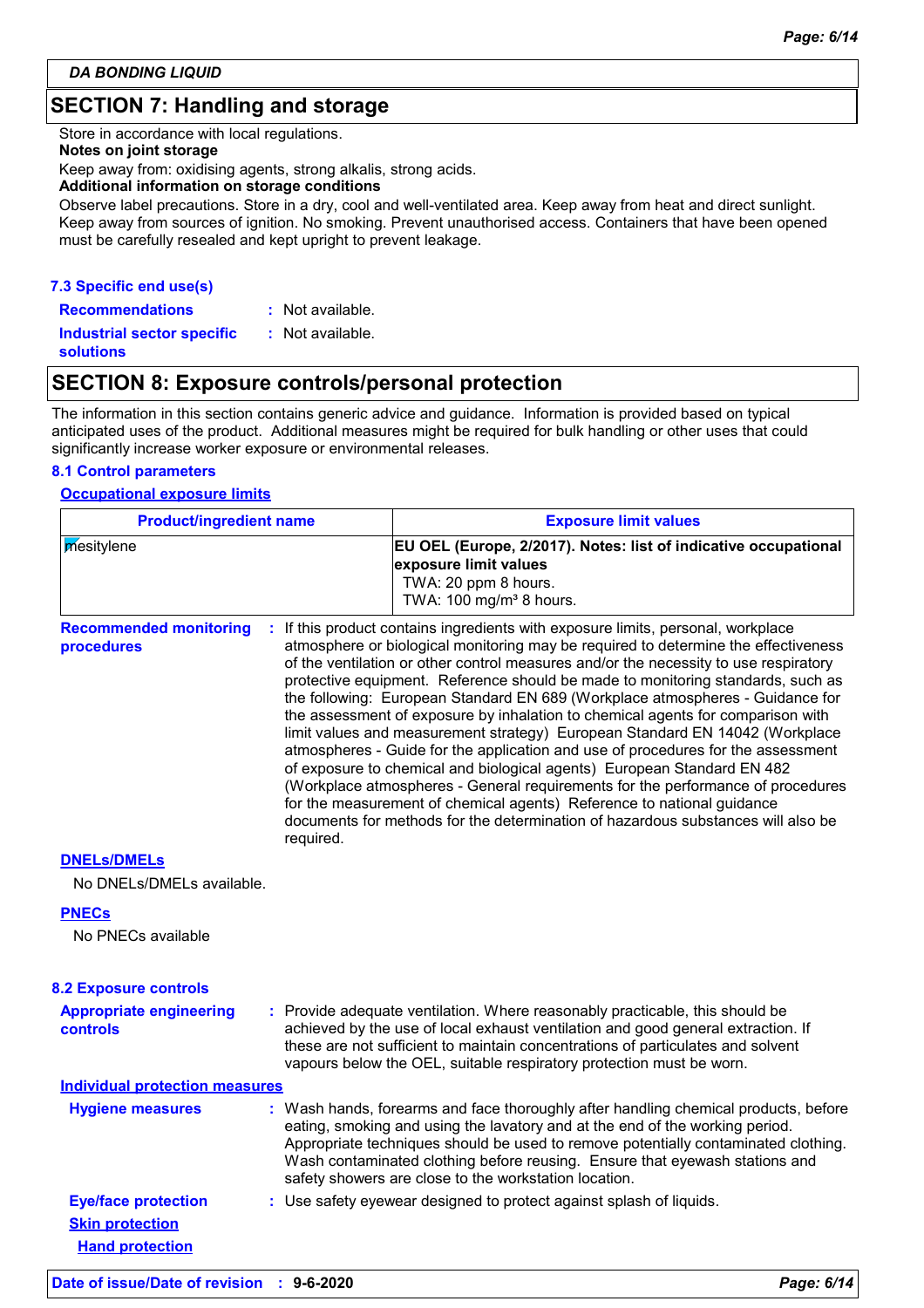# **SECTION 8: Exposure controls/personal protection**

| <b>Gloves</b>                                    | : When prolonged or frequently repeated contact may occur, a glove with a protection<br>class of 6 (breakthrough time >480 minutes according to EN374) is recommended.<br>Recommended gloves: Viton $\otimes$ or Nitrile, thickness $\geq 0.38$ mm.<br>When only brief contact is expected, a glove with protection class of 2 or higher<br>(breakthrough time > 30 minutes according to EN374) is recommended.<br>Recommended gloves: Nitrile, thickness $\geq 0.12$ mm.<br>Gloves should be replaced regularly and if there is any sign of damage to the glove<br>material. |
|--------------------------------------------------|-------------------------------------------------------------------------------------------------------------------------------------------------------------------------------------------------------------------------------------------------------------------------------------------------------------------------------------------------------------------------------------------------------------------------------------------------------------------------------------------------------------------------------------------------------------------------------|
|                                                  | The performance or effectiveness of the glove may be reduced by physical/chemical<br>damage and poor maintenance.                                                                                                                                                                                                                                                                                                                                                                                                                                                             |
| <b>Body protection</b>                           | : Personnel should wear antistatic clothing made of natural fibres or of high-<br>temperature-resistant synthetic fibres.                                                                                                                                                                                                                                                                                                                                                                                                                                                     |
| <b>Other skin protection</b>                     | : Appropriate footwear and any additional skin protection measures should be<br>selected based on the task being performed and the risks involved and should be<br>approved by a specialist before handling this product.                                                                                                                                                                                                                                                                                                                                                     |
| <b>Respiratory protection</b>                    | : If workers are exposed to concentrations above the exposure limit, they must use<br>appropriate, certified respirators.                                                                                                                                                                                                                                                                                                                                                                                                                                                     |
| <b>Environmental exposure</b><br><b>controls</b> | : Do not allow to enter drains or watercourses.                                                                                                                                                                                                                                                                                                                                                                                                                                                                                                                               |

# **SECTION 9: Physical and chemical properties**

# **9.1. Information on basic physical and chemical properties**

| <b>Appearance</b>                                      |    |                                                                                                                |
|--------------------------------------------------------|----|----------------------------------------------------------------------------------------------------------------|
| <b>Physical state</b>                                  | ÷. | Liquid.                                                                                                        |
| <b>Colour</b>                                          |    | Various: See label.                                                                                            |
| <b>Odour</b>                                           |    | Not available.                                                                                                 |
| <b>Odour threshold</b>                                 |    | Not available.                                                                                                 |
| pH                                                     |    | Not available.                                                                                                 |
| <b>Melting point/freezing point</b>                    |    | Not available.                                                                                                 |
| Initial boiling point and boiling<br>range             |    | $157^{\circ}$ C                                                                                                |
| <b>Flash point</b>                                     |    | Closed cup: 37°C                                                                                               |
| <b>Evaporation rate</b>                                |    | Not available.                                                                                                 |
| <b>Upper/lower flammability or</b><br>explosive limits |    | $:$ Not available.                                                                                             |
| <b>Vapour pressure</b>                                 |    | Not available.                                                                                                 |
| <b>Vapour density</b>                                  |    | Not available.                                                                                                 |
| <b>Relative density</b>                                | ÷  | 0,818                                                                                                          |
| <b>Solubility(ies)</b>                                 |    | Insoluble in the following materials: cold water.                                                              |
| <b>Partition coefficient: n-octanol/</b><br>water      |    | : Not available.                                                                                               |
| <b>Auto-ignition temperature</b>                       |    | : Not available.                                                                                               |
| <b>Decomposition temperature</b>                       | t  | Not available.                                                                                                 |
| <b>Viscosity</b>                                       |    | Kinematic (room temperature): $0,11$ cm <sup>2</sup> /s<br>Kinematic $(40^{\circ}$ C): 0,06 cm <sup>2</sup> /s |
| <b>Explosive properties</b>                            |    | Not available.                                                                                                 |
| <b>Oxidising properties</b>                            |    | Not available.                                                                                                 |
| 9.2. Other information                                 |    |                                                                                                                |
| <b>Solubility in water</b>                             |    | : Not available.                                                                                               |
|                                                        |    |                                                                                                                |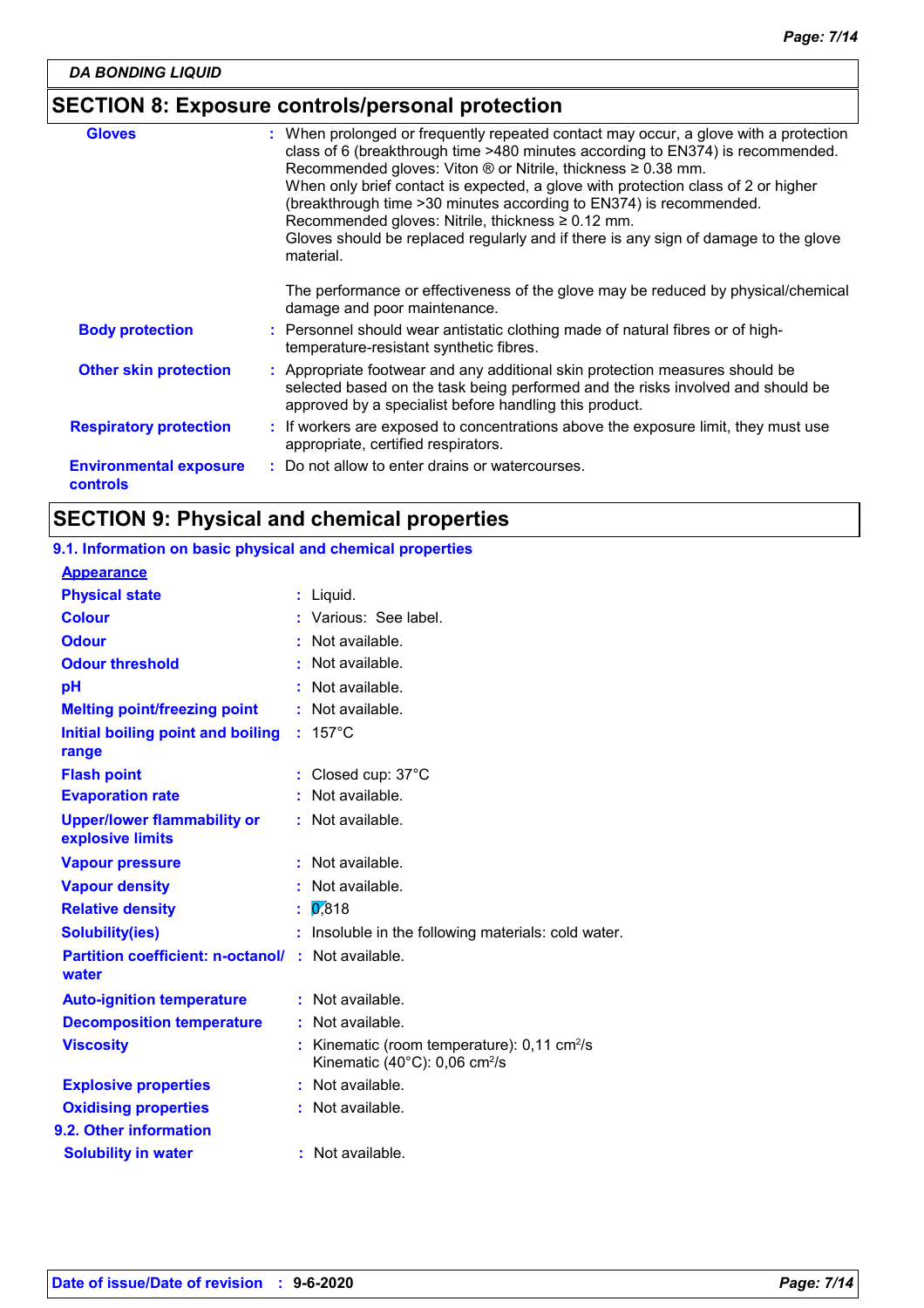# **SECTION 10: Stability and reactivity**

| APARIALI <i>II</i>                              | .                                                                                                                                   |  |
|-------------------------------------------------|-------------------------------------------------------------------------------------------------------------------------------------|--|
| <b>10.6 Hazardous</b><br>decomposition products | : Decomposition products may include the following materials: carbon monoxide,<br>carbon dioxide, smoke, oxides of nitrogen.        |  |
| <b>10.5 Incompatible materials</b>              | : Keep away from the following materials to prevent strong exothermic reactions:<br>oxidising agents, strong alkalis, strong acids. |  |
| <b>10.4 Conditions to avoid</b>                 | : When exposed to high temperatures may produce hazardous decomposition<br>products.                                                |  |
| 10.3 Possibility of<br>hazardous reactions      | : Under normal conditions of storage and use, hazardous reactions will not occur.                                                   |  |
| <b>10.2 Chemical stability</b>                  | : Stable under recommended storage and handling conditions (see Section 7).                                                         |  |
| <b>10.1 Reactivity</b>                          | : No specific test data related to reactivity available for this product or its ingredients.                                        |  |

# **SECTION 11: Toxicological information**

#### **11.1 Information on toxicological effects**

There are no data available on the mixture itself. The mixture has been assessed following the conventional method of the CLP Regulation (EC) No 1272/2008 and is classified for toxicological properties accordingly. See Sections 2 and 3 for details.

Exposure to component solvent vapour concentrations in excess of the stated occupational exposure limit may result in adverse health effects such as mucous membrane and respiratory system irritation and adverse effects on the kidneys, liver and central nervous system. Symptoms and signs include headache, dizziness, fatigue, muscular weakness, drowsiness and, in extreme cases, loss of consciousness.

Solvents may cause some of the above effects by absorption through the skin. Repeated or prolonged contact with the mixture may cause removal of natural fat from the skin, resulting in non-allergic contact dermatitis and absorption through the skin.

If splashed in the eyes, the liquid may cause irritation and reversible damage.

Ingestion may cause nausea, diarrhea and vomiting.

This takes into account, where known, delayed and immediate effects and also chronic effects of components from short-term and long-term exposure by oral, inhalation and dermal routes of exposure and eye contact.

#### **Acute toxicity**

| <b>Product/ingredient name</b>                                | <b>Result</b>             | <b>Species</b> | <b>Dose</b>                | <b>Exposure</b> |
|---------------------------------------------------------------|---------------------------|----------------|----------------------------|-----------------|
| Solvent naphtha<br>(petroleum), medium aliph.                 | LC50 Inhalation Vapour    | Rat            | $>5500$ ppm                | 4 hours         |
|                                                               | LD50 Dermal<br>ILD50 Oral | Rabbit<br>Rat  | >3000 mg/kg<br>>5000 mg/kg |                 |
| Reaction Mass of<br>Ethylbenzene and M-Xylene<br>and P-Xylene | LC50 Inhalation Gas.      | Rat            | 5000 ppm                   | 4 hours         |
|                                                               | LD50 Oral                 | Rat            | 4300 mg/kg                 |                 |

**Conclusion/Summary :** Not available.

**Acute toxicity estimates**

| <b>Route</b>         | <b>ATE value</b>       |
|----------------------|------------------------|
| Dermal               | 21178,3 mg/kg          |
| Inhalation (vapours) | $ 211,8 \text{ mg}/I $ |

**Irritation/Corrosion**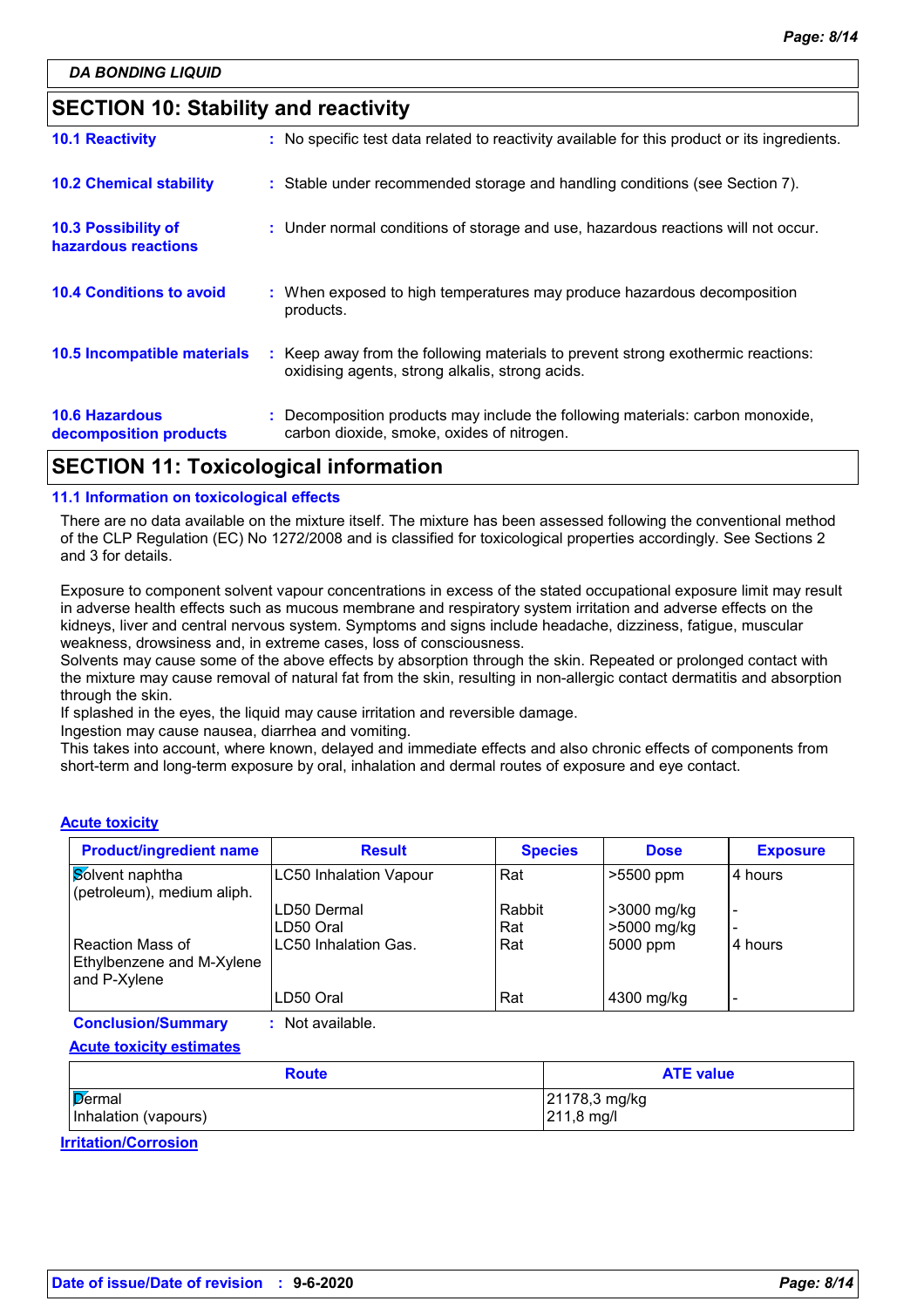*DA BONDING LIQUID*

# **SECTION 11: Toxicological information**

| <b>Product/ingredient name</b>                                       | <b>Result</b>              | <b>Species</b> | <b>Score</b>             | <b>Exposure</b>                 | <b>Observation</b>            |
|----------------------------------------------------------------------|----------------------------|----------------|--------------------------|---------------------------------|-------------------------------|
| Reaction Mass of<br>Ethylbenzene and M-Xylene<br>and P-Xylene        | Eyes - Mild irritant       | Rabbit         |                          | 87 mg                           |                               |
|                                                                      | Eyes - Severe irritant     | Rabbit         | L,                       | 24 hours 5                      |                               |
|                                                                      | Skin - Mild irritant       | Rat            | $\overline{a}$           | mg<br>8 hours 60<br>microliters |                               |
|                                                                      | Skin - Moderate irritant   | Rabbit         | $\overline{\phantom{a}}$ | 100%                            |                               |
| Solvent naphtha (petroleum),<br>heavy arom.                          | Skin - Mild irritant       | Rabbit         | $\overline{\phantom{a}}$ | 24 hours 500<br>microliters     |                               |
| mesitylene                                                           | Eyes - Mild irritant       | Rabbit         | $\overline{\phantom{a}}$ | 24 hours 500<br>milligrams      |                               |
|                                                                      | Skin - Moderate irritant   | Rabbit         | $\overline{\phantom{a}}$ | 24 hours 20<br>milligrams       |                               |
| <b>Conclusion/Summary</b>                                            | : Not available.           |                |                          |                                 |                               |
| <b>Sensitisation</b>                                                 |                            |                |                          |                                 |                               |
| <b>Conclusion/Summary</b>                                            | : Not available.           |                |                          |                                 |                               |
| <b>Mutagenicity</b>                                                  |                            |                |                          |                                 |                               |
| <b>Conclusion/Summary</b>                                            | : Not available.           |                |                          |                                 |                               |
| <b>Carcinogenicity</b>                                               |                            |                |                          |                                 |                               |
| <b>Product/ingredient name</b>                                       | <b>Result</b>              | <b>Species</b> |                          | <b>Dose</b>                     | <b>Exposure</b>               |
| <b>Reaction Mass of</b><br>Ethylbenzene and M-Xylene<br>and P-Xylene | Positive - Inhalation - TC | Mouse          | $<$ 75 ppm               |                                 | 103 weeks; 5<br>days per week |
| <b>Conclusion/Summary</b>                                            | : Not available.           |                |                          |                                 |                               |
| <b>Reproductive toxicity</b>                                         |                            |                |                          |                                 |                               |
|                                                                      |                            |                |                          |                                 |                               |
| <b>Conclusion/Summary</b>                                            | : Not available.           |                |                          |                                 |                               |
| <b>Teratogenicity</b>                                                |                            |                |                          |                                 |                               |
| <b>Conclusion/Summary</b>                                            | : Not available.           |                |                          |                                 |                               |

#### **Specific target organ toxicity (single exposure)**

| <b>Product/ingredient name</b>                                                                              | <b>Category</b>          | <b>Route of</b><br>exposure        | <b>Target organs</b>                                         |
|-------------------------------------------------------------------------------------------------------------|--------------------------|------------------------------------|--------------------------------------------------------------|
| Maphtha (petroleum), hydrodesulfurized heavy<br>Reaction Mass of Ethylbenzene and M-Xylene and P-<br>Xylene | Category 3<br>Category 3 | Not applicable.<br>Not applicable. | Narcotic effects<br><b>Respiratory tract</b><br>l irritation |
| Solvent naphtha (petroleum), heavy arom.                                                                    | Category 3               | Not applicable.                    | Respiratory tract<br>lirritation                             |

# **Specific target organ toxicity (repeated exposure)**

| <b>Product/ingredient name</b>                                                             | <b>Category</b>          | <b>Route of</b><br>exposure          | <b>Target organs</b>                                  |
|--------------------------------------------------------------------------------------------|--------------------------|--------------------------------------|-------------------------------------------------------|
| Maphtha (petroleum), hydrodesulfurized heavy<br>Solvent naphtha (petroleum), medium aliph. | Category 2<br>Category 1 | l Not determined<br>l Not determined | respiratory system<br>central nervous<br>system (CNS) |
| Reaction Mass of Ethylbenzene and M-Xylene and P-<br>Xylene                                | Category 2               | l Not determined                     | Not determined                                        |

#### **Aspiration hazard**

| <b>Product/ingredient name</b>                          | <b>Result</b>                         |
|---------------------------------------------------------|---------------------------------------|
| Maphtha (petroleum), hydrodesulfurized heavy            | <b>ASPIRATION HAZARD - Category 1</b> |
| Solvent naphtha (petroleum), medium aliph.              | <b>ASPIRATION HAZARD - Category 1</b> |
| Reaction Mass of Ethylbenzene and M-Xylene and P-Xylene | <b>ASPIRATION HAZARD - Category 1</b> |
| Solvent naphtha (petroleum), heavy arom.                | <b>ASPIRATION HAZARD - Category 1</b> |

: Not available.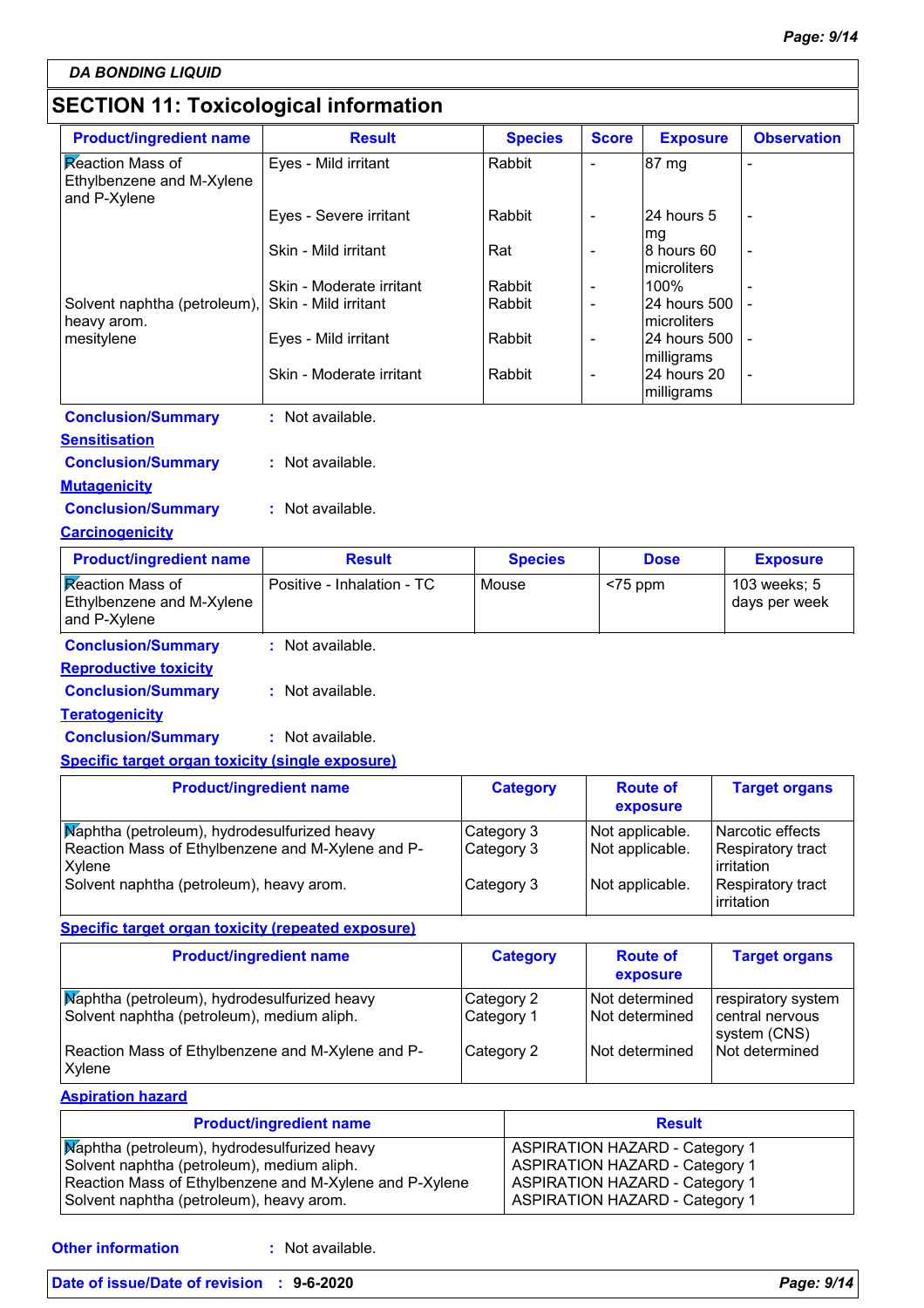# **SECTION 12: Ecological information**

#### **12.1 Toxicity**

There are no data available on the mixture itself. Do not allow to enter drains or watercourses.

The mixture has been assessed following the summation method of the CLP Regulation (EC) No 1272/2008 and is classified for eco-toxicological properties accordingly. See Sections 2 and 3 for details.

| <b>Product/ingredient name</b>                                              | <b>Result</b>                                                          | <b>Species</b>                                        | <b>Exposure</b>      |
|-----------------------------------------------------------------------------|------------------------------------------------------------------------|-------------------------------------------------------|----------------------|
| <b>Reaction Mass of</b><br><b>Ethylbenzene and M-Xylene</b><br>and P-Xylene | Acute LC50 8500 µg/l Marine water                                      | Crustaceans - Palaemonetes<br>pugio                   | 48 hours             |
| mesitylene                                                                  | Acute LC50 13400 µg/l Fresh water<br>Chronic NOEC 400 µg/l Fresh water | Fish - Pimephales promelas<br>Daphnia - Daphnia magna | 196 hours<br>21 days |
| <b>Conclusion/Summary</b>                                                   | : Not available.                                                       |                                                       |                      |

### **12.2 Persistence and degradability**

#### **Conclusion/Summary :** Not available.

| <b>Product/ingredient name</b>                                       | <b>Aquatic half-life</b> | <b>Photolysis</b> | <b>Biodegradability</b> |
|----------------------------------------------------------------------|--------------------------|-------------------|-------------------------|
| <b>Reaction Mass of</b><br>Ethylbenzene and M-Xylene<br>and P-Xylene |                          |                   | Readily                 |

#### **12.3 Bioaccumulative potential**

| <b>Product/ingredient name</b>                                     | $\mathsf{LocP}_\infty$ | <b>BCF</b> | <b>Potential</b> |
|--------------------------------------------------------------------|------------------------|------------|------------------|
| $\sqrt{\mathsf{Map}}$ htha (petroleum),<br>hydrodesulfurized heavy |                        | 10 to 2500 | high             |
| Solvent naphtha (petroleum), 2.8 to 6.5<br>heavy arom.             |                        | 99 to 5780 | high             |
| mesitylene                                                         | 3,42                   | 161        | l low            |

| 12.4 Mobility in soil                                   |                  |
|---------------------------------------------------------|------------------|
| <b>Soil/water partition</b><br><b>coefficient (Koc)</b> | : Not available. |
| <b>Mobility</b>                                         | : Not available. |

# **12.5 Results of PBT and vPvB assessment**

| <b>PBT</b>  | : Not applicable. |
|-------------|-------------------|
| <b>vPvB</b> | : Not applicable. |

**12.6 Other adverse effects** : No known significant effects or critical hazards.

# **SECTION 13: Disposal considerations**

The information in this section contains generic advice and guidance. The list of Identified Uses in Section 1 should be consulted for any available use-specific information provided in the Exposure Scenario(s).

# **13.1 Waste treatment methods**

| <b>Product</b>             |                                                                                                                                                                                                                                                                                                                                                                                                                                                                                                                                                      |
|----------------------------|------------------------------------------------------------------------------------------------------------------------------------------------------------------------------------------------------------------------------------------------------------------------------------------------------------------------------------------------------------------------------------------------------------------------------------------------------------------------------------------------------------------------------------------------------|
| <b>Methods of disposal</b> | : The generation of waste should be avoided or minimised wherever possible.<br>Disposal of this product, solutions and any by-products should at all times comply<br>with the requirements of environmental protection and waste disposal legislation<br>and any regional local authority requirements. Dispose of surplus and non-<br>recyclable products via a licensed waste disposal contractor. Waste should not be<br>disposed of untreated to the sewer unless fully compliant with the requirements of<br>all authorities with jurisdiction. |
| <b>Hazardous waste</b>     | : The classification of the product may meet the criteria for a hazardous waste.                                                                                                                                                                                                                                                                                                                                                                                                                                                                     |
|                            |                                                                                                                                                                                                                                                                                                                                                                                                                                                                                                                                                      |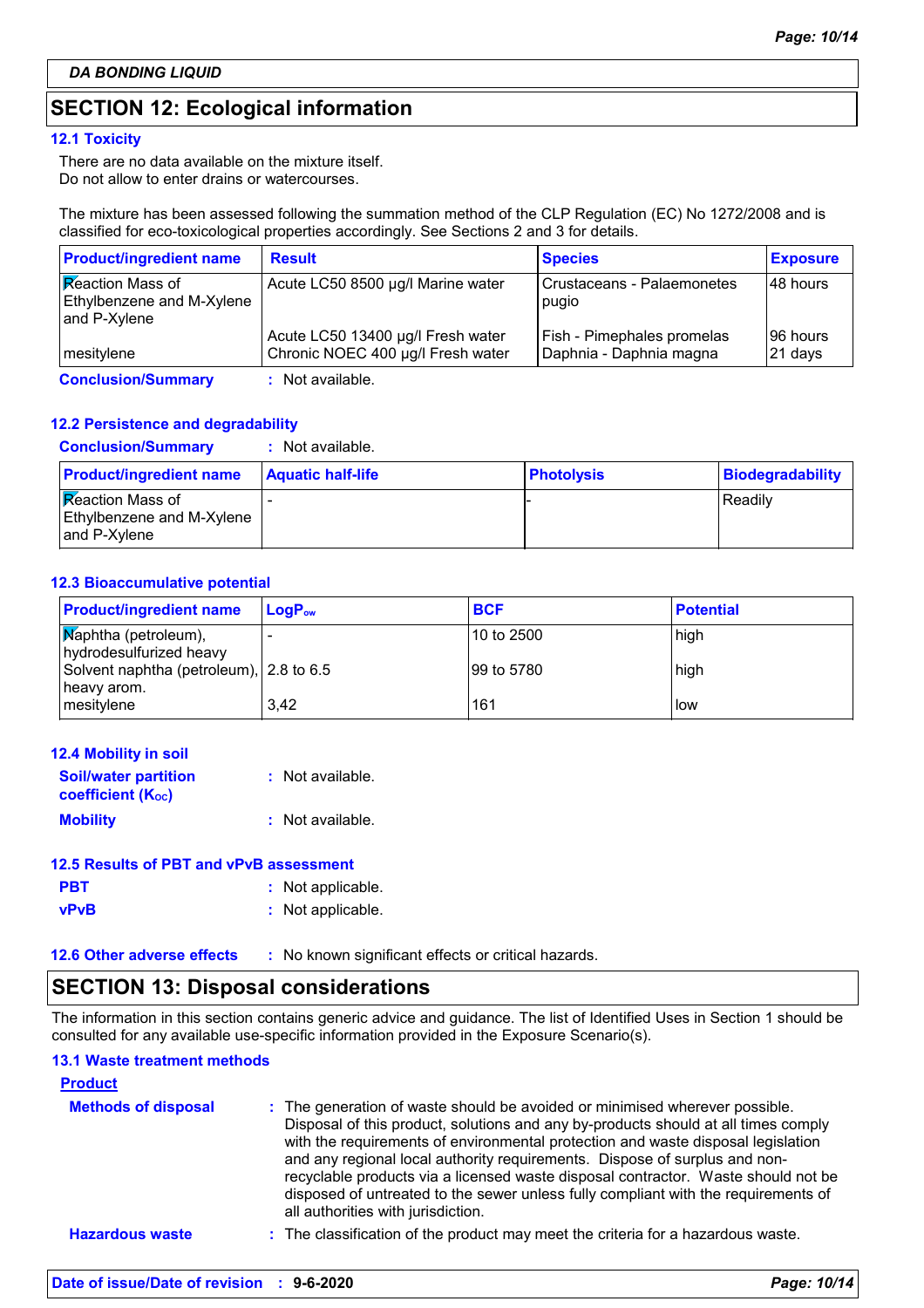# **SECTION 13: Disposal considerations**

| <b>Disposal considerations</b> | Do not allow to enter drains or watercourses.<br>Dispose of according to all federal, state and local applicable regulations.<br>If this product is mixed with other wastes, the original waste product code may no<br>longer apply and the appropriate code should be assigned.<br>For further information, contact your local waste authority.                                                                                                                                                                                                            |  |  |
|--------------------------------|-------------------------------------------------------------------------------------------------------------------------------------------------------------------------------------------------------------------------------------------------------------------------------------------------------------------------------------------------------------------------------------------------------------------------------------------------------------------------------------------------------------------------------------------------------------|--|--|
| <b>Packaging</b>               |                                                                                                                                                                                                                                                                                                                                                                                                                                                                                                                                                             |  |  |
| <b>Methods of disposal</b>     | : The generation of waste should be avoided or minimised wherever possible. Waste<br>packaging should be recycled. Incineration or landfill should only be considered<br>when recycling is not feasible.                                                                                                                                                                                                                                                                                                                                                    |  |  |
| <b>Disposal considerations</b> | Using information provided in this safety data sheet, advice should be obtained from<br>the relevant waste authority on the classification of empty containers.<br>Empty containers must be scrapped or reconditioned.<br>Dispose of containers contaminated by the product in accordance with local or<br>national legal provisions.                                                                                                                                                                                                                       |  |  |
| <b>Type of packaging</b>       | European waste catalogue (EWC)                                                                                                                                                                                                                                                                                                                                                                                                                                                                                                                              |  |  |
| <b>CEPE Paint Guidelines</b>   | 15 01 10*<br>packaging containing residues of or contaminated by<br>hazardous substances                                                                                                                                                                                                                                                                                                                                                                                                                                                                    |  |  |
| <b>Special precautions</b>     | This material and its container must be disposed of in a safe way. Care should be<br>taken when handling emptied containers that have not been cleaned or rinsed out.<br>Empty containers or liners may retain some product residues. Vapour from product<br>residues may create a highly flammable or explosive atmosphere inside the<br>container. Do not cut, weld or grind used containers unless they have been cleaned<br>thoroughly internally. Avoid dispersal of spilt material and runoff and contact with<br>soil, waterways, drains and sewers. |  |  |

# **SECTION 14: Transport information**

# **Information pertaining to IATA and ADN is considered not relevant since the material is not packaged in the correct approved packaging required of these methods of transport.**

|                                                                    | <b>ADR</b>                                                                                                                | <b>IMDG</b>                                                                                                                                                                                                                                   |
|--------------------------------------------------------------------|---------------------------------------------------------------------------------------------------------------------------|-----------------------------------------------------------------------------------------------------------------------------------------------------------------------------------------------------------------------------------------------|
| 14.1 UN number                                                     | <b>UN1993</b>                                                                                                             | <b>UN1993</b>                                                                                                                                                                                                                                 |
| 14.2 UN proper<br>shipping name                                    | FLAMMABLE LIQUID, N.O.S. (Naphtha<br>(petroleum), hydrodesulfurized heavy, Solvent<br>naphtha (petroleum), medium aliph.) | FLAMMABLE LIQUID, N.O.S. (Naphtha<br>(petroleum), hydrodesulfurized heavy, Solvent<br>naphtha (petroleum), medium aliph.). Marine<br>pollutant (Naphtha (petroleum),<br>hydrodesulfurized heavy, Solvent naphtha<br>(petroleum), heavy arom.) |
| <b>14.3 Transport</b><br>hazard class(es)                          |                                                                                                                           |                                                                                                                                                                                                                                               |
| <b>Class</b>                                                       | 3                                                                                                                         | 3                                                                                                                                                                                                                                             |
| <b>Subsidiary class</b>                                            |                                                                                                                           |                                                                                                                                                                                                                                               |
| <b>14.4 Packing group</b>                                          | Ш                                                                                                                         | Ш                                                                                                                                                                                                                                             |
| 14.5<br><b>Environmental</b><br>hazards<br><b>Marine pollutant</b> | Yes.                                                                                                                      | Yes.                                                                                                                                                                                                                                          |
|                                                                    |                                                                                                                           |                                                                                                                                                                                                                                               |
| <b>Marine pollutant</b>                                            |                                                                                                                           | Naphtha (petroleum), hydrodesulfurized heavy,<br>Solvent naphtha (petroleum), heavy arom.                                                                                                                                                     |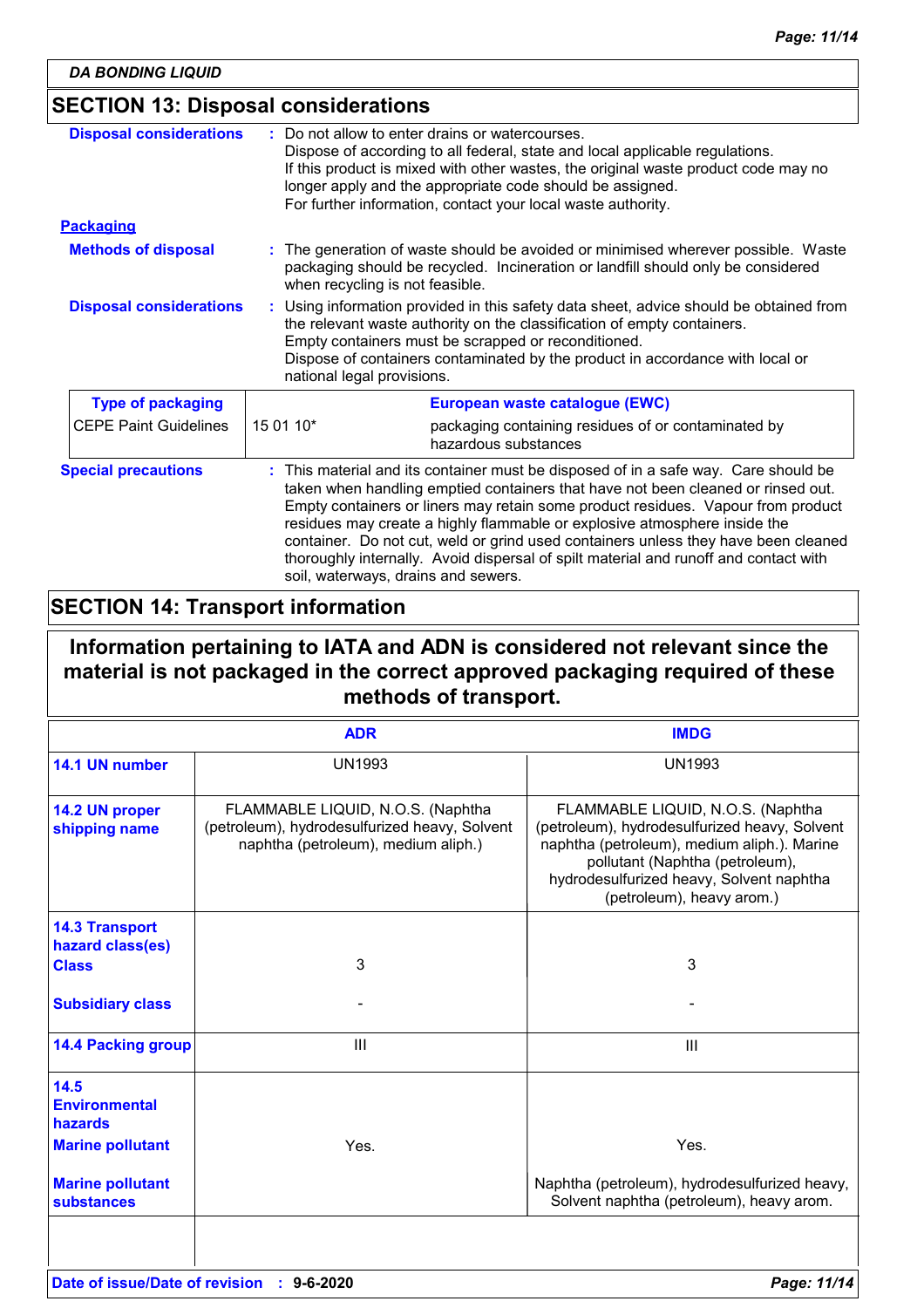*DA BONDING LIQUID*

# **Information pertaining to IATA and ADN is considered not relevant since the material is not packaged in the correct approved packaging required of these methods of transport.**

| <b>14.6 Special</b><br>precautions for<br>user                                                                                                                                             | Transport within user's premises: always<br>transport in closed containers that are upright<br>and secure. Ensure that persons transporting<br>the product know what to do in the event of an<br>accident or spillage. |                                                                                                      |  |
|--------------------------------------------------------------------------------------------------------------------------------------------------------------------------------------------|------------------------------------------------------------------------------------------------------------------------------------------------------------------------------------------------------------------------|------------------------------------------------------------------------------------------------------|--|
| <b>HI/Kemler number</b>                                                                                                                                                                    | 30                                                                                                                                                                                                                     |                                                                                                      |  |
| <b>Emergency</b><br>schedules (EmS)                                                                                                                                                        |                                                                                                                                                                                                                        | $F-E$ , S-E                                                                                          |  |
| 14.7 Transport in bulk<br>: Not applicable.<br>according to Annex II of<br><b>MARPOL and the IBC Code</b>                                                                                  |                                                                                                                                                                                                                        |                                                                                                      |  |
| <b>Additional</b><br>The environmentally hazardous substance<br>mark is not required when transported in sizes<br><b>information</b><br>of $\leq 5$ L or $\leq 5$ kg.<br>Tunnel code (D/E) |                                                                                                                                                                                                                        | The marine pollutant mark is not required when<br>transported in sizes of $\leq$ 5 L or $\leq$ 5 kg. |  |

# **SECTION 15: Regulatory information**

**15.1 Safety, health and environmental regulations/legislation specific for the substance or mixture**

# **EU Regulation (EC) No. 1907/2006 (REACH)**

**Annex XIV - List of substances subject to authorisation**

### **Annex XIV**

None of the components are listed, or the component present is below its threshold.

**Substances of very high concern**

None of the components are listed, or the component present is below its threshold.

**Annex XVII - Restrictions :** Not applicable.

**on the manufacture, placing on the market and use of certain dangerous substances, mixtures and articles**

**Other EU regulations**

**VOC for Ready-for-Use Mixture :** Not applicable.

**Ozone depleting substances (1005/2009/EU)**

Not listed.

**Prior Informed Consent (PIC) (649/2012/EU)**

Not listed.

### **Seveso Directive**

This product may add to the calculation for determining whether a site is within the scope of the Seveso Directive on major accident hazards.

**International regulations**

**Chemical Weapon Convention List Schedules I, II & III Chemicals**

Not listed.

**Montreal Protocol (Annexes A, B, C, E)**

Not listed.

**Stockholm Convention on Persistent Organic Pollutants**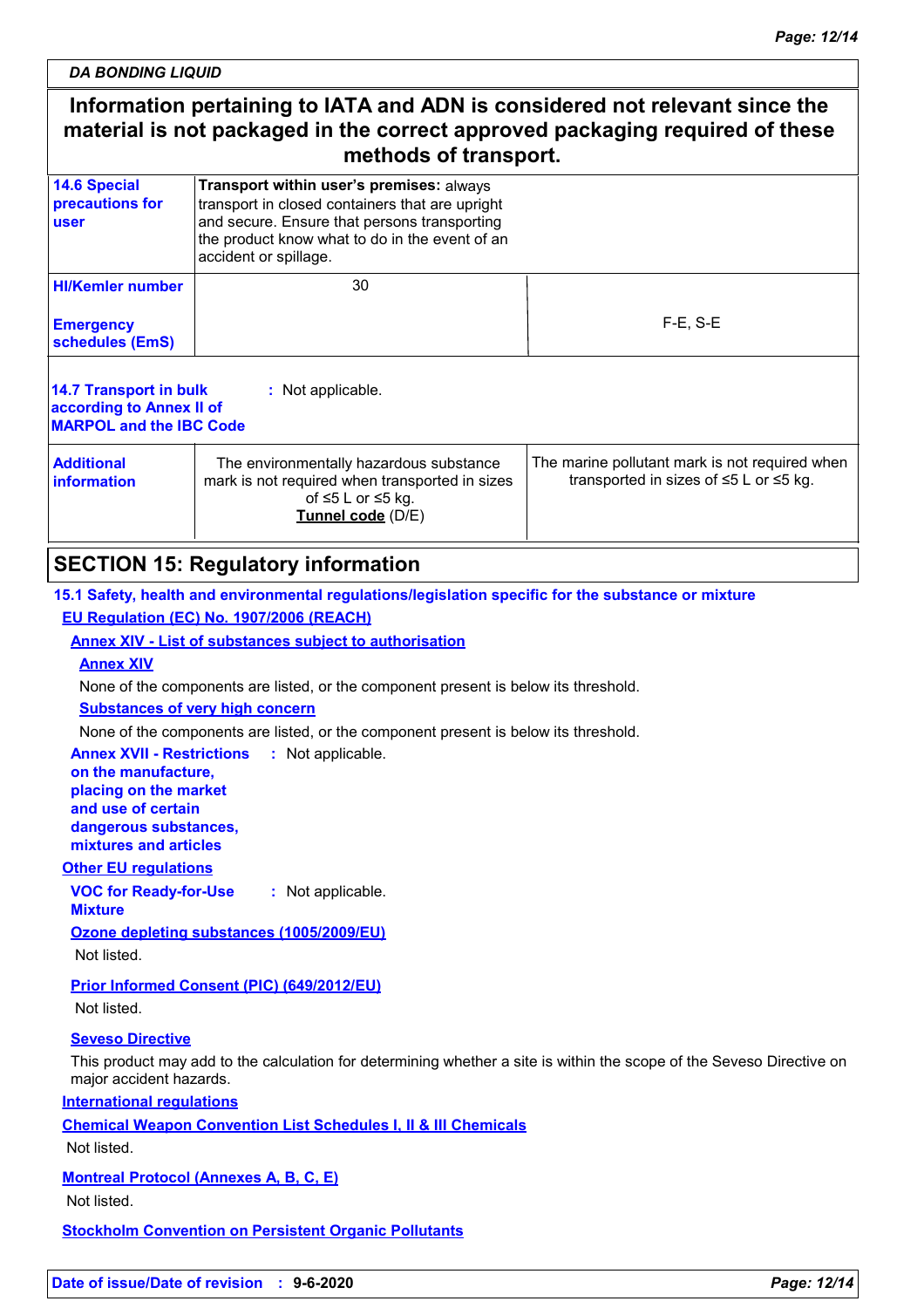# **SECTION 15: Regulatory information**

Not listed.

**Rotterdam Convention on Prior Informed Consent (PIC)** Not listed.

#### **UNECE Aarhus Protocol on POPs and Heavy Metals**

Not listed.

#### **15.2 Chemical safety**

**assessment**

# **SECTION 16: Other information**

**CEPE code :** 1

 $\nabla$  Indicates information that has changed from previously issued version.

| <b>Abbreviations and acronyms : ATE = Acute Toxicity Estimate</b> |                                                                               |
|-------------------------------------------------------------------|-------------------------------------------------------------------------------|
|                                                                   | CLP = Classification, Labelling and Packaging Regulation [Regulation (EC) No. |
|                                                                   | 1272/2008]                                                                    |
|                                                                   | DMEL = Derived Minimal Effect Level                                           |
|                                                                   | DNEL = Derived No Effect Level                                                |
|                                                                   | EUH statement = CLP-specific Hazard statement                                 |
|                                                                   | PBT = Persistent, Bioaccumulative and Toxic                                   |
|                                                                   | PNEC = Predicted No Effect Concentration                                      |
|                                                                   | <b>RRN = REACH Registration Number</b>                                        |
|                                                                   | vPvB = Very Persistent and Very Bioaccumulative                               |

**:** No Chemical Safety Assessment has been carried out.

#### **Procedure used to derive the classification according to Regulation (EC) No. 1272/2008 [CLP/GHS]**

| <b>Classification</b>   | <b>Justification</b>  |
|-------------------------|-----------------------|
| Flam. Lig. 3, H226      | On basis of test data |
| STOT SE 3, H336         | Calculation method    |
| ISTOT RE 1. H372        | Calculation method    |
| Asp. Tox. 1, H304       | Calculation method    |
| Aquatic Chronic 2, H411 | Calculation method    |

#### **Full text of abbreviated H statements**

| H <sub>226</sub>  | Flammable liquid and vapour.                             |
|-------------------|----------------------------------------------------------|
| H304              | May be fatal if swallowed and enters airways.            |
| H312              | Harmful in contact with skin.                            |
| H315              | Causes skin irritation.                                  |
| H319              | Causes serious eye irritation.                           |
| H332              | Harmful if inhaled.                                      |
| H335              | May cause respiratory irritation.                        |
| H336              | May cause drowsiness or dizziness.                       |
| H372              | Causes damage to organs through prolonged or repeated    |
|                   | exposure.                                                |
| H <sub>3</sub> 73 | May cause damage to organs through prolonged or repeated |
|                   | exposure.                                                |
| H411              | Toxic to aquatic life with long lasting effects.         |
| H412              | Harmful to aquatic life with long lasting effects.       |

#### **Full text of classifications [CLP/GHS]**

| Acute Tox. 4, H312      | ACUTE TOXICITY (dermal) - Category 4                  |
|-------------------------|-------------------------------------------------------|
| Acute Tox. 4, H332      | <b>ACUTE TOXICITY (inhalation) - Category 4</b>       |
| Aquatic Chronic 2, H411 | LONG-TERM (CHRONIC) AQUATIC HAZARD - Category 2       |
| Aquatic Chronic 3, H412 | LONG-TERM (CHRONIC) AQUATIC HAZARD - Category 3       |
| Asp. Tox. 1, H304       | <b>ASPIRATION HAZARD - Category 1</b>                 |
| EUH066                  | Repeated exposure may cause skin dryness or cracking. |
| Eye Irrit. 2, H319      | SERIOUS EYE DAMAGE/EYE IRRITATION - Category 2        |
| Flam. Lig. 3, H226      | FLAMMABLE LIQUIDS - Category 3                        |
| Skin Irrit. 2, H315     | SKIN CORROSION/IRRITATION - Category 2                |
| STOT RE 1, H372         | SPECIFIC TARGET ORGAN TOXICITY - REPEATED             |
|                         | <b>EXPOSURE - Category 1</b>                          |
| STOT RE 2, H373         | SPECIFIC TARGET ORGAN TOXICITY - REPEATED             |
|                         |                                                       |